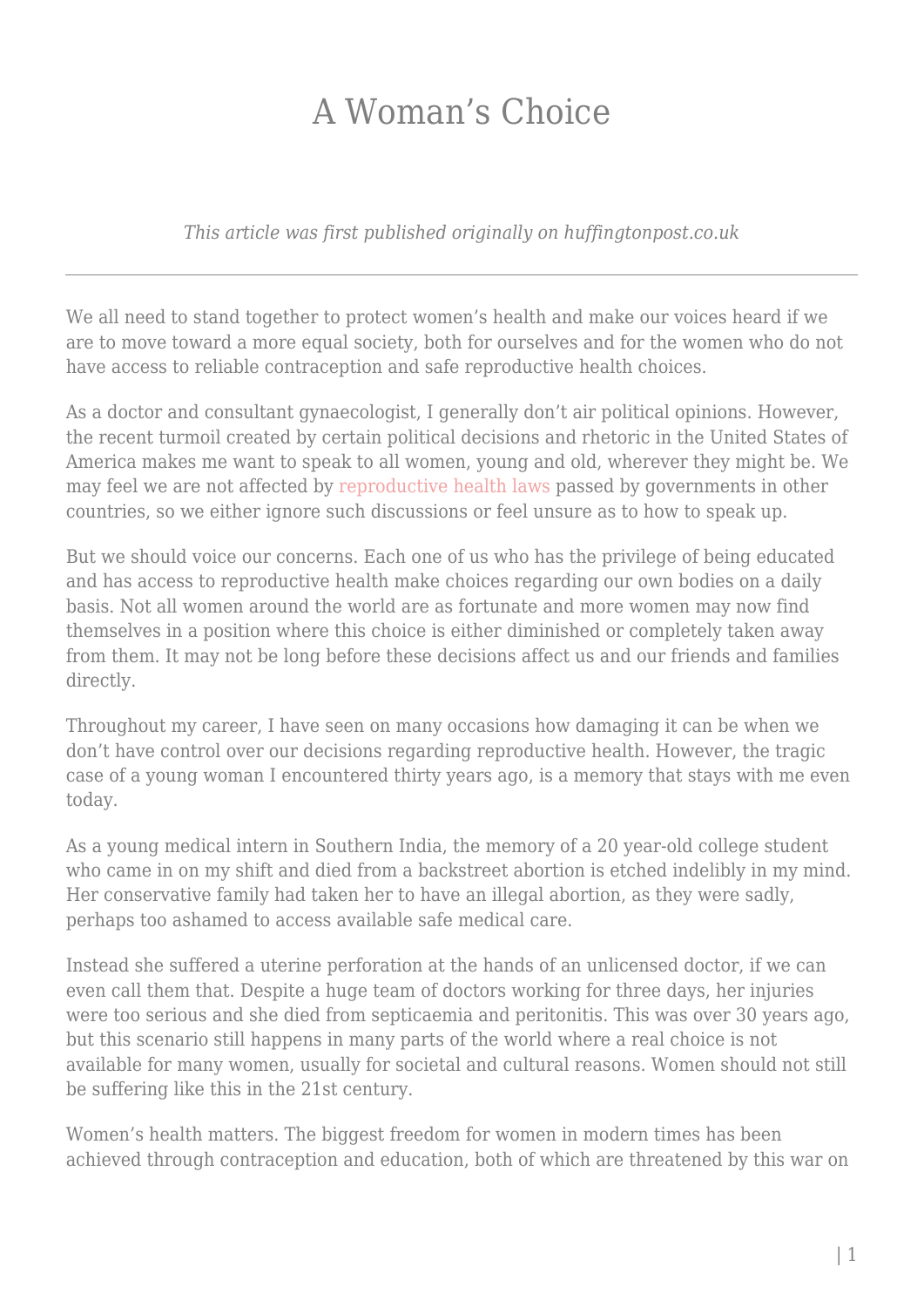## A Woman's Choice

a woman's right to choose. Full access to birth control is critical for all women of reproductive age – not just for preventing pregnancy, which in turn reduces the number of women undergoin[g pregnancy terminations](http://www.nhs.uk/conditions/Abortion/Pages/Introduction.aspx) (which seems to be the main issue influencing recent policy) but also to help avoid pregnancies in situations where a woman's physical and mental health may be seriously affected. Every day, approximately 830 women die from preventable causes related to pregnancy and childbirth with 99% of all maternal deaths occurring in developing countries. The risk of maternal mortality is highest for adolescent girls under 15 years old, according to the [World Health Organisation.](http://www.who.int/mediacentre/factsheets/fs348/en/)

With the help of contraception, pregnancies can be planned, allowing children to be better looked after and, better nourished. At the same time, they give the mother a chance to recover and regain mental and physical strength. A smaller family or well-spaced family allows for education and better nutrition for the entire family, for both girls and boys included. As [Melinda Gates](https://www.nytimes.com/2016/11/01/health/melinda-gates-birth-control-poverty.html) says "if you allow a woman…to have a contraceptive tool and she can space those births, it unlocks the cycle of poverty for her."

Furthermore, different methods of contraception can manage several other serious health conditions and restricting access to contraception and birth control can have a ripple effect well beyond the reproductive sphere. They can also save women and the government significant amounts of money. For example, more work days are lost for women in the reproductive age group because of painful or heavy periods than any other condition.

The [non-contraceptive benefits](https://www.huffingtonpost.co.uk/dr-nitu-bajekal/life-without-periods-contraceptive-pill_b_7922080.html) of the combined oral contraceptive pill (the pill) include reduction of painful and heavy periods, so women have fewer days off school and work. The Pill also halves the risk of [ovarian and womb cancer](https://www.huffingtonpost.co.uk/dr-nitu-bajekal/contraceptive-pill-cancer_b_8004744.html) if taken for about five years in one's lifetime and helps in the management of many gynaecological conditions such as polycystic ovarian syndrome (PCOS), [endometriosis](http://nitubajekal.co.uk/endometriosis) and pelvic pain among others. The pill can also be helpful for the many women who use it to manage acne, premenstrual symptoms or for those who work in jobs where a monthly period can be debilitating, as the pill can safely be taken back-to-back.

Condoms can protect against most [sexually transmitted diseases,](https://www.huffingtonpost.co.uk/dr-nitu-bajekal/christmas-gift_b_8848730.html) which can increase [ectopic pregnancy](http://www.womenforwomenshealth.co.uk/ectopicpregnancy.html), chronic pelvic pain and result in repeated hospital admissions, surgery and mental anguish.

We all need to stand together to protect women's health and make our voices heard if we are to move toward a more equal society, both for ourselves and for the women who do not have access to reliable contraception and safe reproductive health choices.